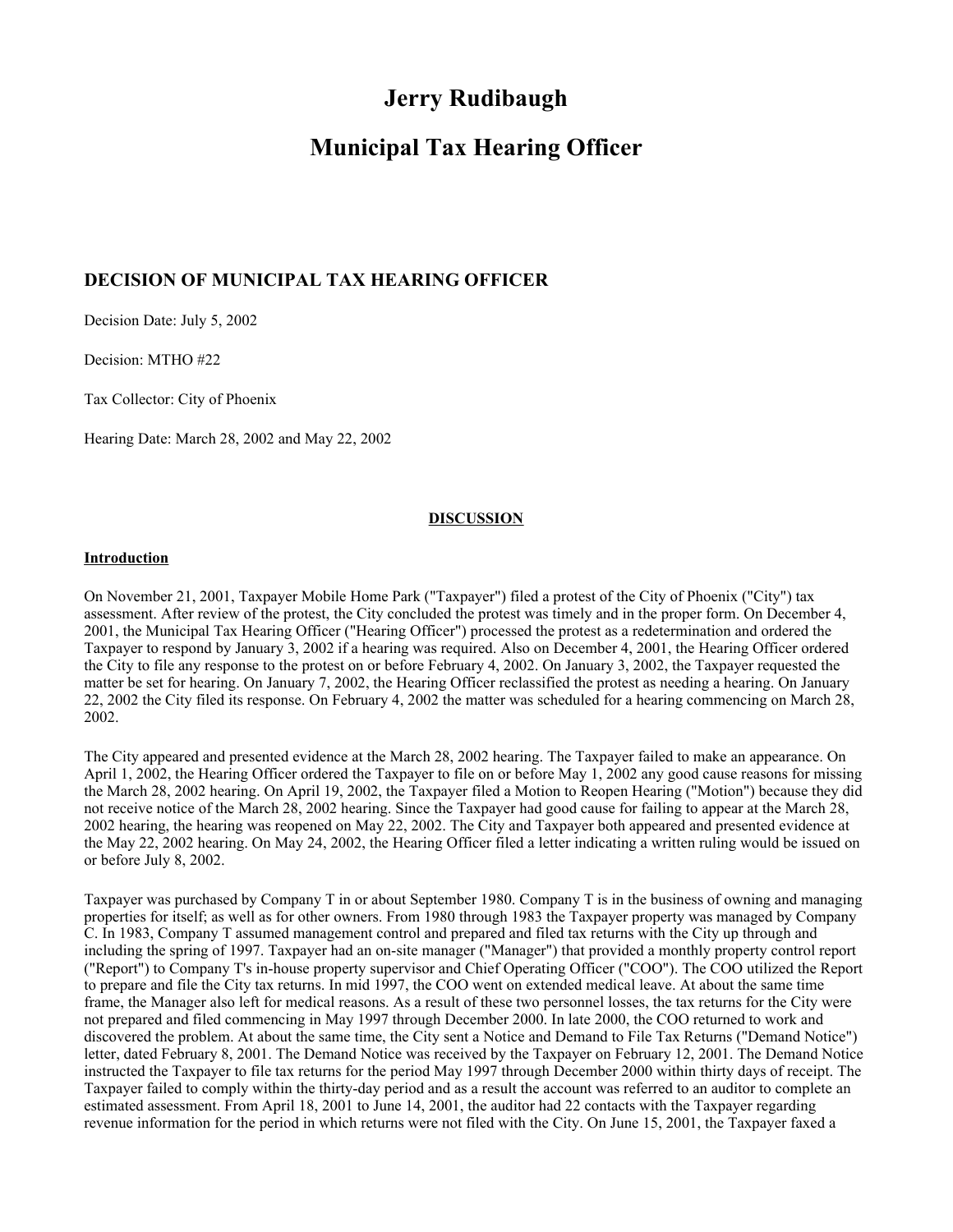schedule of revenue to the auditor. On October 11, 2001, a Notice of Tax Assessment ("Tax Notice") was sent to the Taxpayer. The City assessed the Taxpayer taxes in the amount of \$20,515.42 plus interest for residential rental/transient lodging for the period May 1997 through December 2000. In addition, the City assessed penalties for failure to timely file a tax return Section 14-540 (b)(1) ("Section 540 (b)(1)"), failure to timely pay taxes Section 14-540 (b)(2) ("Section 540 (b) (2)"), and failure to file on Demand Notice Section 14-540 (b)(3) ("Section 540 (b)(3)") in the amount of \$3,077.43, \$2, 051.57, and \$5,128.94, respectively. The Taxpayer has protested the assessment of penalties.

# **City Position**

A monthly tax return was sent to the Taxpayer for each month during the period May 1997 through December 2000. In addition, monthly statements were sent each month commencing in July 1997 notifying the Taxpayer that his returns were delinquent. Based on the above, the City requested the failure to timely file tax penalties be upheld pursuant to Section 540  $(b)(l)$ .

The Taxpayer requested the failure to pay taxes be abated because the individuals responsible for filing the returns were affected by serious medical emergencies. In response, the City acknowledged that pursuant to Section 14-540 (f)(3)(c) ("Section 540 (f)") the penalty to timely pay taxes can be waived for the reports immediately prior to the due date of the preparer due to serious illness.

The City asserted that Section 540 (f) is meant to include the initial tax return and a reasonable period thereafter. The City does not consider 44 consecutive months to be a reasonable period. For that reason, the City requested the failure to pay taxes in a timely manner be upheld pursuant to Section 540 (b)(2).

The City also requested the Taxpayer's request to abate the failure to file on Demand Notice be denied. The City asserted that the Taxpayer's failure to file tax returns or respond to the monthly statements demonstrated the Taxpayer has been noncompliant. In addition, the Taxpayer failed to comply with the Demand Notice within the required thirty-day period. For those reasons, the City requested the penalty for failure to file on Demand Notice be upheld.

#### **Taxpayer Position**

The Taxpayer concurred with the proposed additional tax and corresponding interest. The Taxpayer asserted that reasonable cause exists in support of a waiver of each of the assessed penalties. The Taxpayer requested a waiver of the penalties pursuant to City Tax Code Section 14-540 (0 ("Section 540 (f)") for the following reasons: 1. The Taxpayer has consistently filed and paid the taxes in a timely manner; 2. The two individuals primarily responsible for filing the tax returns were affected by a serious medical emergency; 3. The Taxpayer has never been audited by the City for the tax and the Taxpayer has not been noncompliant with any other provisions of its filing requirement; and, 4. Once the delinquency was brought to the attention of the Taxpayer, the Taxpayer immediately took all action necessary to retrieve the archived information and provide it to the City. The Taxpayer acknowledged that it took longer than the thirty days set forth in the Demand Notice because of the substantial amount of work necessary to gather information for a 44-month period.

Based on the reasons set forth above, the Taxpayer argued that reasonable cause exists to waive all the penalties assessed by the City.

### **ANALYSIS**

There is no dispute that the City properly assessed taxes and associated interest on the Taxpayer for the period May 1997 through September 2000 for conducting the business of residential rental and transient lodging pursuant to City Code Sections 14-445 ("Section 445") and 14-447 ("Section 447").

The City is authorized pursuant to Sections 540 (b)(1) and 540 (b)(2) to assess penalties for failure to timely file and for failure to timely pay taxes. Clearly, the Taxpayer failed to timely file and pay taxes for a 44-month period. Section 540 (1) provides that under some circumstances the Section 540 (b)(1) and Section 540 (b)(2) penalties can be waived. In this case, Subsection C of Section 540 (0 is the most on point. Subsection C provides that the penalties can be waived when there is a serious illness of the preparer of the reports immediately prior to the due date. In the circumstances of this case, the Taxpayer lost two key personnel involved in filing of the tax returns at approximately the same time frame due to serious medical problems. As a result, the Hearing Officer concurs with the Taxpayer that the penalties pursuant to Sections  $(b)(1)$  and  $(b)(2)$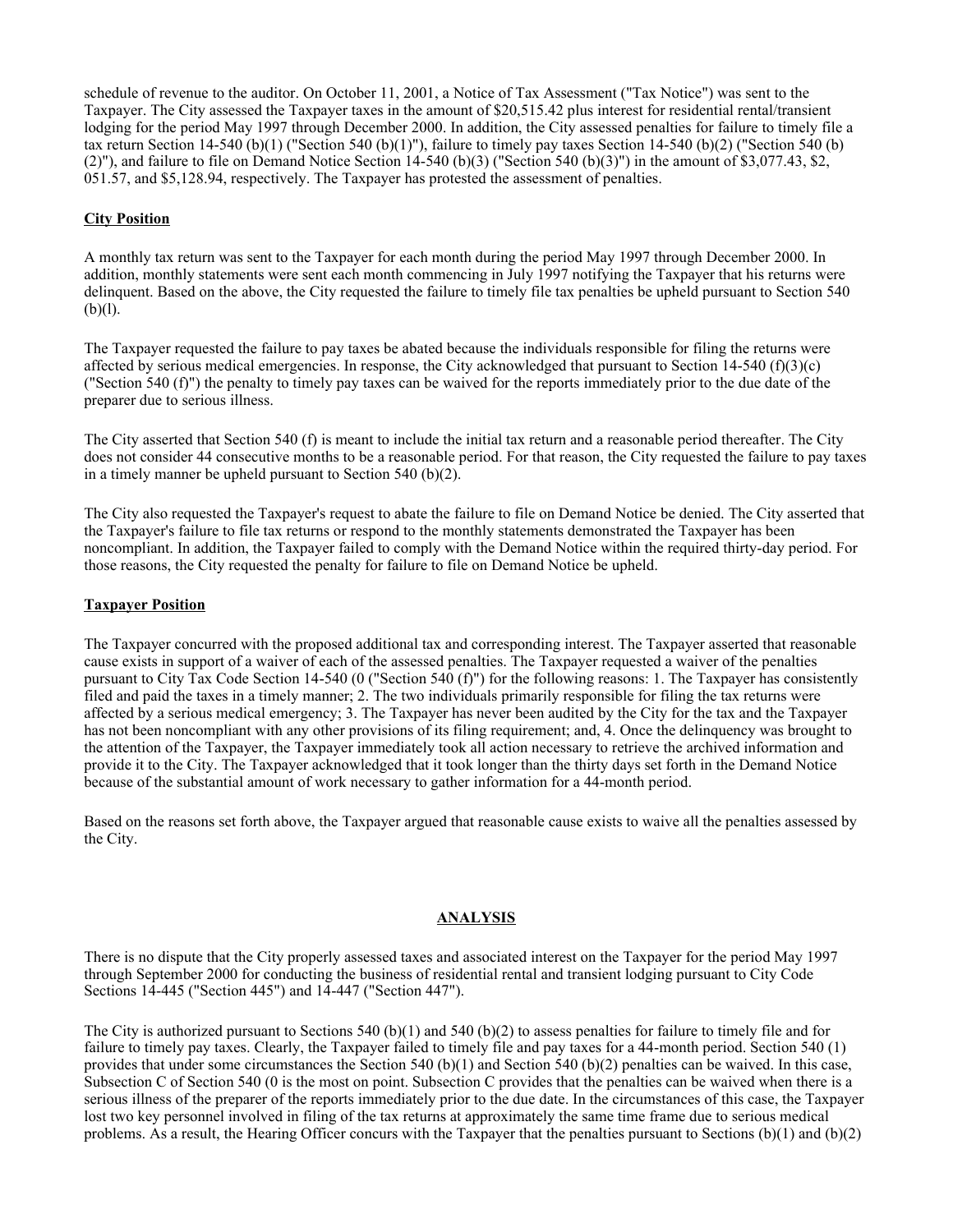should be waived for those reports immediately prior to the due date. The Hearing Officer also concurs with the City that it would not be reasonable to waive the penalties for a 44-month period. While it is judgmental on the part of the Hearing Officer; the Hearing Officer concludes that under the circumstances a reasonable period of time for the Taxpayer to have discovered and corrected the problem would be 90 days. Accordingly, the Hearing Officer grants the Taxpayer's request to abate penalties assessed pursuant to Sections 540 (b)(1) and 540 (b)(2) solely for the three month period for May 1997 through July 1997. The request to abate penalties assessed pursuant to Sections 540 (b)(1) and 540 (b)(2) for the period of August 1997 through December 2000 is denied.

The City is authorized, pursuant to Section 540 (b)(3) to assess a penalty when the Taxpayer fails or refuses to file a return within thirty days of having received a Demand Notice. In this case, the Taxpayer failed to file a return within the required thirty-day period. Section 540 (b)(3) also provides that the penalty is not proper if the Taxpayer shows that the failure is due to reasonable cause and not due to willful neglect. Based on the evidence presented, the Taxpayer had to do a great deal of work to gather the information for 44 tax returns. Further, the fact that there were at least 22 contacts between the Taxpayer and City after the receipt of the Demand Notice indicates the Taxpayer was working to comply with the City's request. Based on the above, the Hearing Officer concludes the Taxpayer has demonstrated reasonable cause for failing to fully comply with the Demand Notice within thirty days of receipt. The Taxpayer's request to abate the Section 540 (b)(3) penalty is granted.

#### **FINDINGS OF FACT**

1. On November 21, 2001, Taxpayer filed a protest of the City tax assessment.

2. After review of the protest, the City concluded the protest was timely and in the proper form.

3. The protest was processed as a redetermination.

4. On December 4, 2001, the Hearing Officer ordered the City to file any response to the protest on or before February 4, 2002.

5. On January 3, 2002, the Taxpayer requested the matter be set for a hearing.

6. On January 7, 2002, the Hearing Officer reclassified the protest to include a hearing.

7. On January 22, 2002, the City filed its response.

8. On February 4, 2002, the matter was scheduled for a hearing commencing on March 28,

2002.

9. The City appeared and presented evidence at the March 28, 2002 hearing.

10. The Taxpayer failed to appear at the March 28, 2002 hearing.

11. On April 1, 2002, the Hearing Officer ordered the Taxpayer to file on or before May 1,

2002 any good cause reasons for missing the March 28, 2002 hearing.

12. On April 19, 2002, the Taxpayer filed a Motion because they did not receive notice of the March 28, 2002 hearing.

13. Since the Taxpayer had good cause for failing to appear at the March 28, 2002 hearing, the hearing was reopened on May 22, 2002.

14. The City and Taxpayer both appeared and presented evidence at the May 22, 2002 hearing.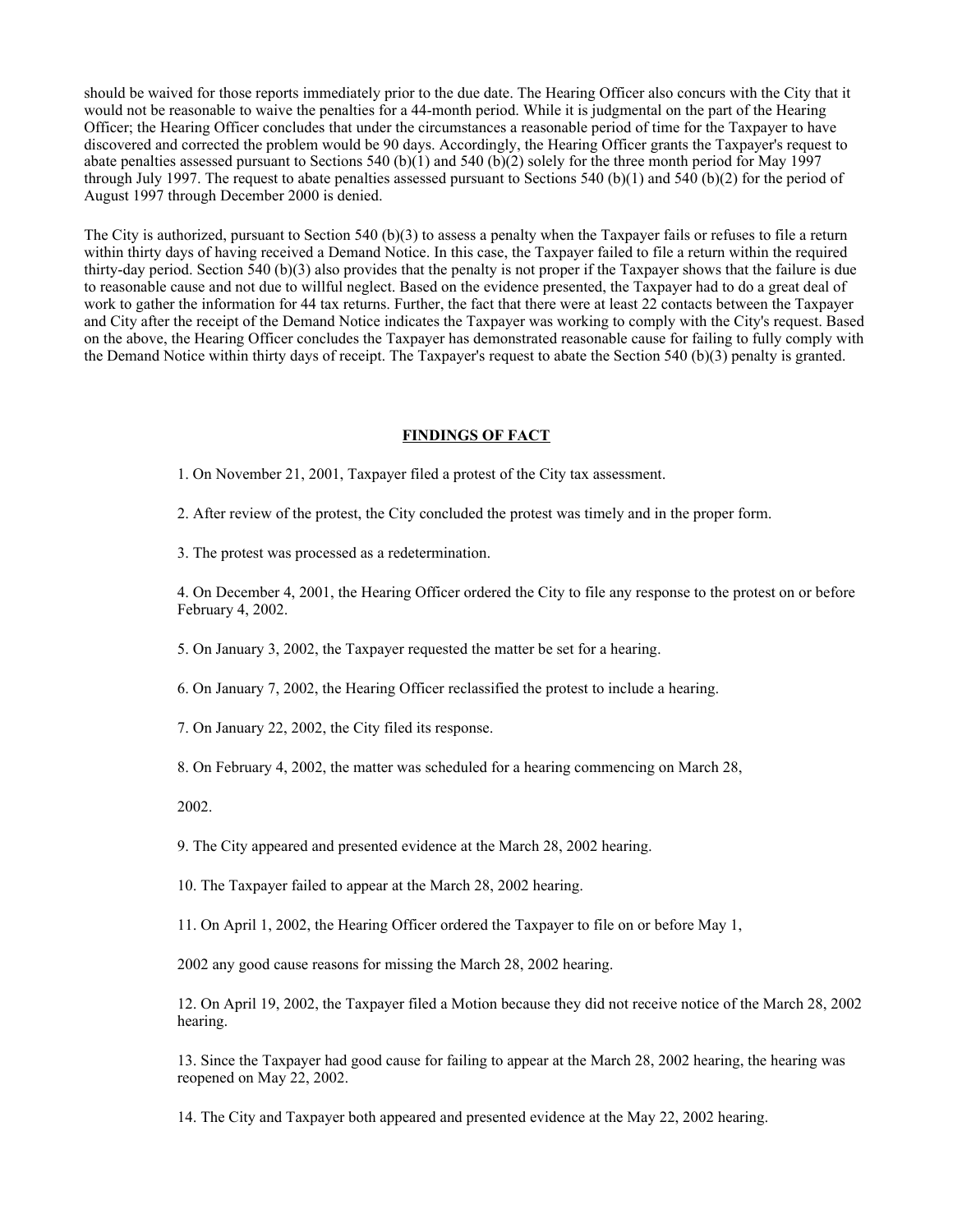15. On May 24, 2002, the Haring Officer filed a letter indicating a written ruling would be issued on or before July 8, 2002.

16. Taxpayer was purchased by Company T in or about September 1980.

17. Company T is in the business of owning and managing properties for itself; as well as other owners.

18. Taxpayer was in the business of residential rental and transient lodging.

19. From 1980 through 1983, the Taxpayer property was managed by Company C.

20. In 1983, Company T assumed management control and prepared and filed tax returns with the City up through and including the Spring of 1997.

21. Taxpayer had a Manager that provided a monthly Report to Company T's COO.

22. The COO utilized the Report to prepare and file the City tax returns.

23. In mid 1997, both the COO and the Manager had to leave their respective employer for extended medical leave.

24. As a result of the loss of these two key personnel, the tax returns for the City were not prepared and filed commencing in May 1997 through December 2000.

25. In late 2000, the COO returned to work and discovered the problem with the tax returns.

26. On February 8, 2001, the City sent a Demand Notice to the Taxpayer.

27. The Demand Notice was received by the Taxpayer on February 12, 2001.

28. The Demand Notice instructed the Taxpayer to file tax returns for the period May 1997 through December 2000 within thirty days of receipt.

29. The Taxpayer failed to comply within thirty days and the account was referred to an auditor to complete an estimated assessment.

30. From April 18, 2001 to June 14, 2001, the auditor had 22 contacts with the Taxpayer regarding revenue information for the period in which returns were not filed.

31. On June 15, 2001, the Taxpayer faxed a schedule of revenue to the auditor.

32. The Taxpayer had to get some of the information from the archives for the 44-month period.

33. On October 11, 2001, a Tax Notice was sent to the Taxpayer.

34. The City assessed the Taxpayer taxes in the amount of \$20,515.42 plus interest for the period May 1997 through December 2000.

35. The City assessed penalties for failure to timely file tax returns, for failure to timely pay taxes, and failure to file on Demand Notice in the amounts of \$3,077.43, \$2,051.57, and \$5,128.94, respectively.

36. A monthly tax return was sent to the Taxpayer for each month during the period May 1997 through December 2000.

37. In addition, monthly statements were sent each month commencing in July 1997 notifying the Taxpayer